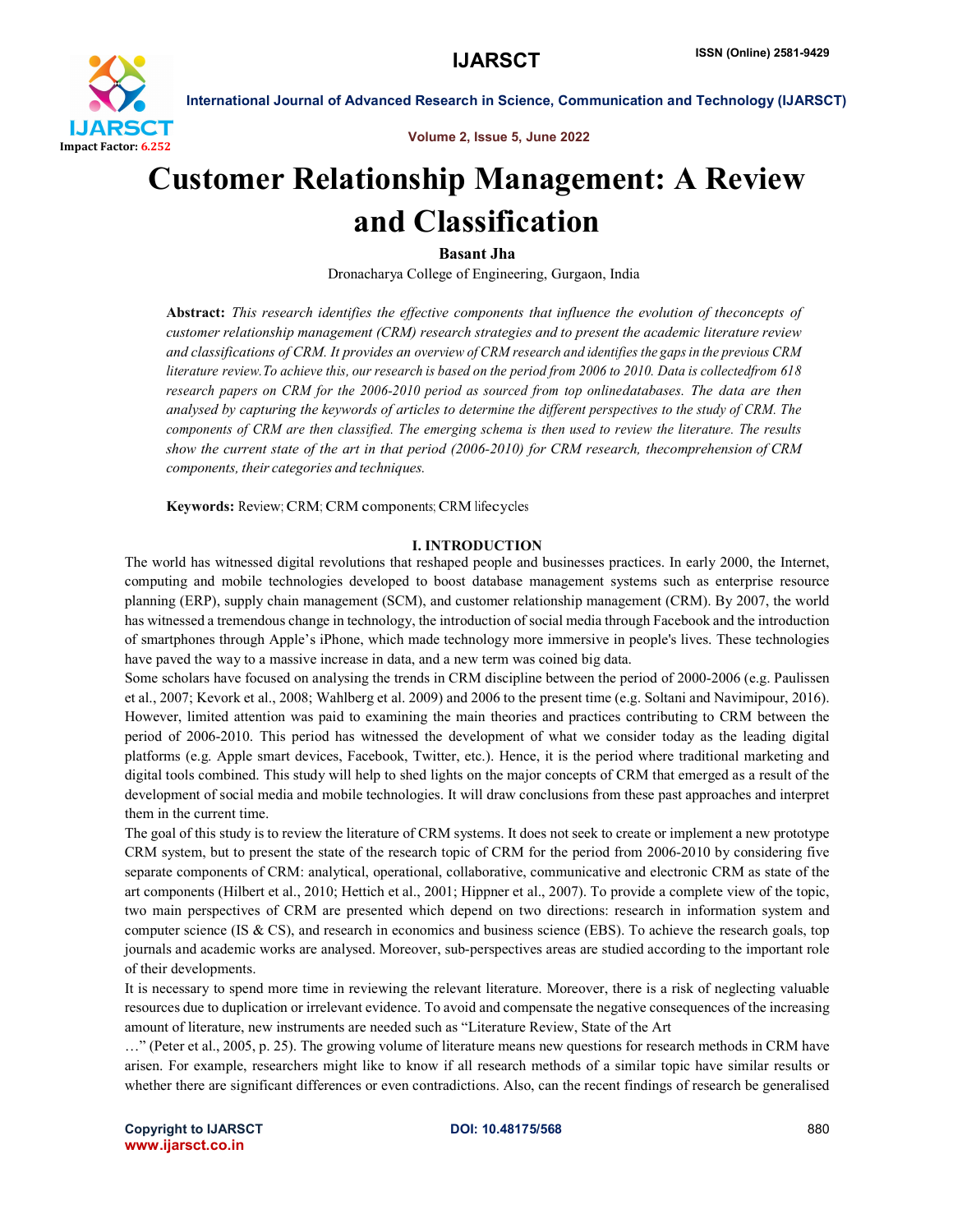

#### Volume 2, Issue 5, June 2022

or not? (Harris et al., 1994; Harris et al., 1988; Fink, 2005; Mulrow, 1994; Woodward, 1977). Ultimately, it is also interesting to search unsolved problems and identify research gaps that offer new areas of research.

The principal problem in CRM research is that different viewpoints exist making it difficult to determine common perceptions. There is an enormous volume of scientific papers (more than 2000), PhD theses, master theses, articles and books and this number continues to increase (Ngai, 2005). It would, therefore, be incredibly instructive, to review the research to identify trends and topics for further research.

Moreover, it is insightful to bring together previously disparate streams of work to help shed light on a phenomenon and to suggest significant implications for practice.

# II. CRM BACKGROUND AND EVOLUTION

CRM is often referred to as one-to-one marketing (Peppers et al., 1999). The CRM system has been developed, especially after innovation in network infrastructure, client/server computing, and business intelligence applications. This development leads companies to depend on CRM systems for providing more technological services with high performance for their customers. CRM is not a new concept, but it is based on the latest development in enterprise software technology. Also, companies use this concept to win the trust and the loyalty of their customers. This helps facilitate profitability in business. To achieve this, the CRM system needs to link front and back office applications (Gefen and Riding, 2002) to maintain relationships and build customer loyalty. Also, CRM utilises ERP systems to achieve its goals (Solmans and Berger, 2005).

Developments in ICT and the world wide web system (WWW) means that CRM systems could take full advantage of these technologies with their ability to collect and analyse the data on customer patterns and interpret customer behaviour. Furthermore, companies can create a 360-degree view of customers to learn from past interactions to optimise future ones (Eckerson and Watson, 2000). This technology has brought a new meaning to build customer relationships and offers the new concept of "e-customers". The impact of ICT has been so great in recent times that it has large effects on the global marketing. Therefore, all organisations have restructured the marketplace. It is well-known that retaining customers is more profitable than building new relationships (Reichheld, 1996; Reichheld, 1996). Also, the developments in CRM concepts play an important role in improving all software which is used in many companies such as in financial, tourism, and mobile and logistic companies, among others. Moreover, CRM techniques focus on the customers and organised requirements of the organisation around the customer rather than the product. According to the above discussion, "Managing a successful CRM implementation requires an integrated and balanced approach to technology, process, and people" (Chen and Popovich, 2003, p 680).

### III. CRM AND LITERATURE REVIEW

A review should examine relevant papers and present findings of a research area from different perspectives of a specific problem. The historical roots of the review research go far back (Cooper et al., 1994). Reviews based on a set of primary research involve one or more similar research question(s). The review itself does not present new results for the primary research question but aims to describe the results of selected primary research in order to summarise, evaluate, and clarify them as well as to inform the reader of the state of current research (Light et al., 1984). Also, a review of relevant literature in any academic research project is a fundamental traditional method, because it provides an effective basic principle for establishing and advancing knowledge, supports the theory, describes the development and discovers trends of research areas, as well as helps to refer to the areas that need more attention and research. A review article should not only summarise the old articles; it has to provide a new overview, highlight the gaps in research, develop new theories and create new directions in research:

"A review should identify critical knowledge gaps and thus motivate researchers to close this breach. That is, writing a review not only requires an examination of past research, but means making a chart for future research. For example, the MISQ review articles by some researcher pinpoint questions for future inquiry" (Webster et al., 2002).

According to Apa (2001) who provided the developments in the scope of the review of the research workers, literature review articles are critical evaluations of material that has already been published. The contents of a review article can be summarised as the following:

It determines and describes the problem and reviews all previous similar research and publications to inform the

Copyright to IJARSCT **DOI: 10.48175/568** 881 www.ijarsct.co.in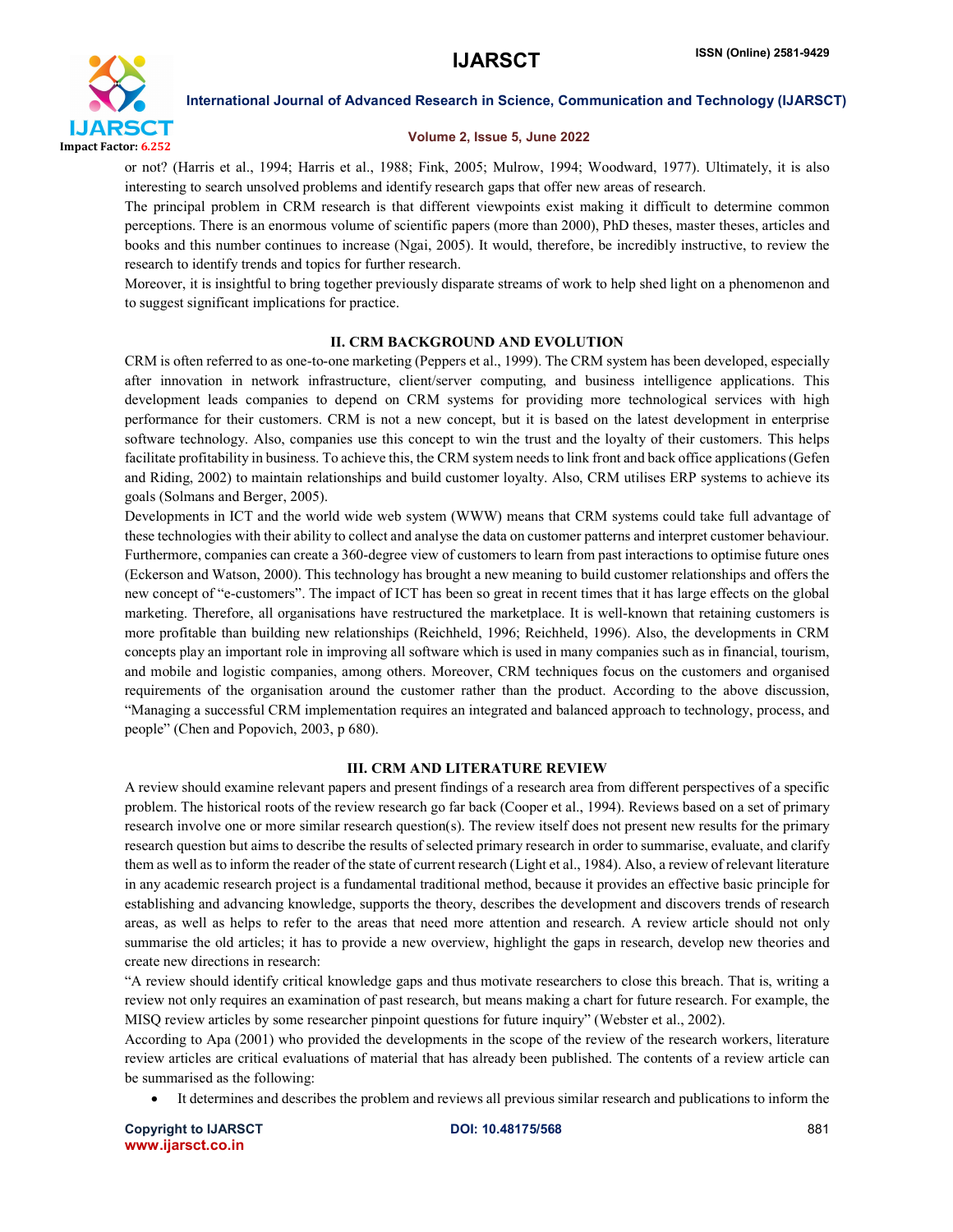

#### Volume 2, Issue 5, June 2022

researcher about the current state of research.

It determines and classifies relationships, contradictions, gaps and inconsistencies in the relevant literature.

 It concludes and summarises the results to use for solving current problems as well as to facilitate futures works. The enormous number of publications in CRM provides a fertile field for researchers to describe the image of CRM research by identifying trends and disciplines. Attempts have been made to characterise a clear image of CRM research fields. An earlier review of CRM research was proposed by Romano and Fjermestad (2003). They studied the status and maturity of electronic commerce in customer relationship management (ECCRM) for the articles published from 1984- 2002. Also, the first academic literature review of CRM research was introduced by Ngai (2005) and covers the relevant publications (papers, academic researchers) of CRM from 1992-2002. Approximately 205 published articles have been identified and classified depending on the lifecycle of CRM (Figure 1).



Figure 1: CRM Lifecycle of Ngai

Ngai's sample study classifies CRM research into four main categories: information systems and information technology, marketing, sales, service and support. Most of the previous publications were centralised on infor- mation systems (IS) and information technology (IT). Therefore, it is clear that IS and IT play a great role in developing CRM. However, some public-ations take different directions, such as management and customer privacy.

The volume of published research on CRM until 2005 makes it necessary to review all publications for this period. Paulissen et al. (2007) selected CRM papers concerned with IS and marketing in top journals and international conferences. Approximately 510 articles have been identified and classified depending on a new lifecycle of CRM (Figure 2).

Paulissen's sample study focuses on CRM research from 2000 to 2005 and classifies a new scheme of CRM into the following main categories: adoption, acquisition, implementation, usage and maintenance, evolution and retirement. It is worthy to mention that these phases were already used to describe the image of enterprise resource planning (ERP) system (Esteves et al., 1999 and 2001). The drawback of Paulissen's research is that it focuses only on the journals and conferences for IS and marketing. Other disciplines such as management, technology, organisational behaviour and customer behaviour have been excluded.

Wahlberg et al. (2009) cover in their academic literature review all relevant publications of CRM for the 1998-2006 period. They identified 468 articles and classified them depending on the lifecycle of CRM as was the case in Gefen and Ridings (2002), which are strategic, analytical, operational and collaborative CRM.

Their research was applied to the following top journals and acade- mic online databases: Emerald, Science Direct and IEEE. Wahlberg et al. (2009) found that the publications of CRM have been growing, but this decreased from 2004 to 2006. Moreover, the topics of CRM research which have centred on strategic and analytical CRM.

According to their study, there is a need for more research on operational and collaborative CRM.

Kevork et al. (2008) review the literature of CRM by analysing the keywords of CRM publications for the 2000-2006 period. The result was approximately 396 articles in 135 journals, which impacted nine CRM related research areas mutually exclusive of 226 sub-categories. The keywords related to the different research areas are CRM overall, e-

Copyright to IJARSCT **DOI: 10.48175/568** 882 www.ijarsct.co.in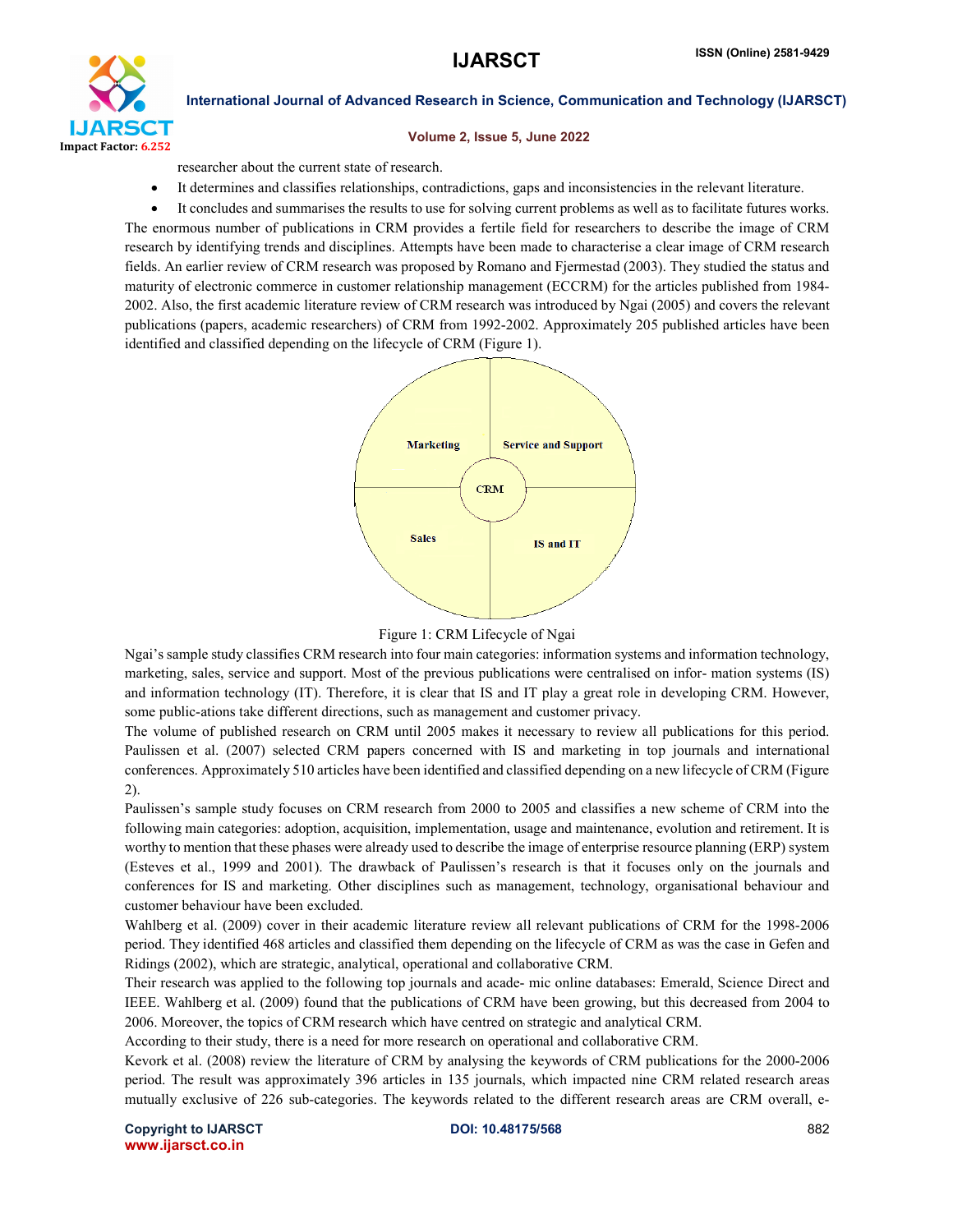

#### Volume 2, Issue 5, June 2022

commerce, marketing, IS, knowledge management, CRM software, management, CRM attribute and CRM culture environment ethics. The study concludes that the issues of culture, environment, ethics as sub-subjects of CRM appear explicitly as important factors affecting the dimensions of CRM implementation during the last few years. Other subsubject areas of CRM research attracting interest are CRM attributes and variables, particularly those related to customer attitudes and consumer behaviour (Kevork et al., 2009).



Figure 2: The Lifecycle of CRM According to Paulissen

# The Gap in the Literature and The New Perspectives

To maintain continuity in the literature review of CRM, this study covers the gap in the period between 2006 and 2010. It then proceeds to compare the key themes of this period with the current literature between 2010 and 2018. To offer strong evidence for classifying CRM research, the advantages and limitations of the literature should be considered. For example, the limitation of the research of Paulissen is that it focused only on the journals of IS and marketing and their conferences. The limitation of Wahlberg's research is that it only considered the IS and social science databases. It is important to extend this discipline to other disciplines in including economic business science.

As the topics of CRM research are difficult to determine, the relevant topics through journals and international conferences in IC and computer sciences or economic business sciences have to be specified (Romano and Fjermestad, 2003). Perspectives of CRM are determined in the following sub-paragraph according to these two important fields of CRM research (Figure 3).



Figure 3: Perspectives of CRM

# Information Systems (IS) and Computer Science (CS)

Through the observation of CRM publications, IS and its applications appear to be an important tool and major perspective of CRM. In IS, CRM is the underlying infrastructure for understanding and interacting with customers efficiently (Goodhue et al., 2002; Pan and Lee, 2003; Rigby et al., 2002). The CRM perspectives in IS and CS research are:

Copyright to IJARSCT **DOI: 10.48175/568** 883 www.ijarsct.co.in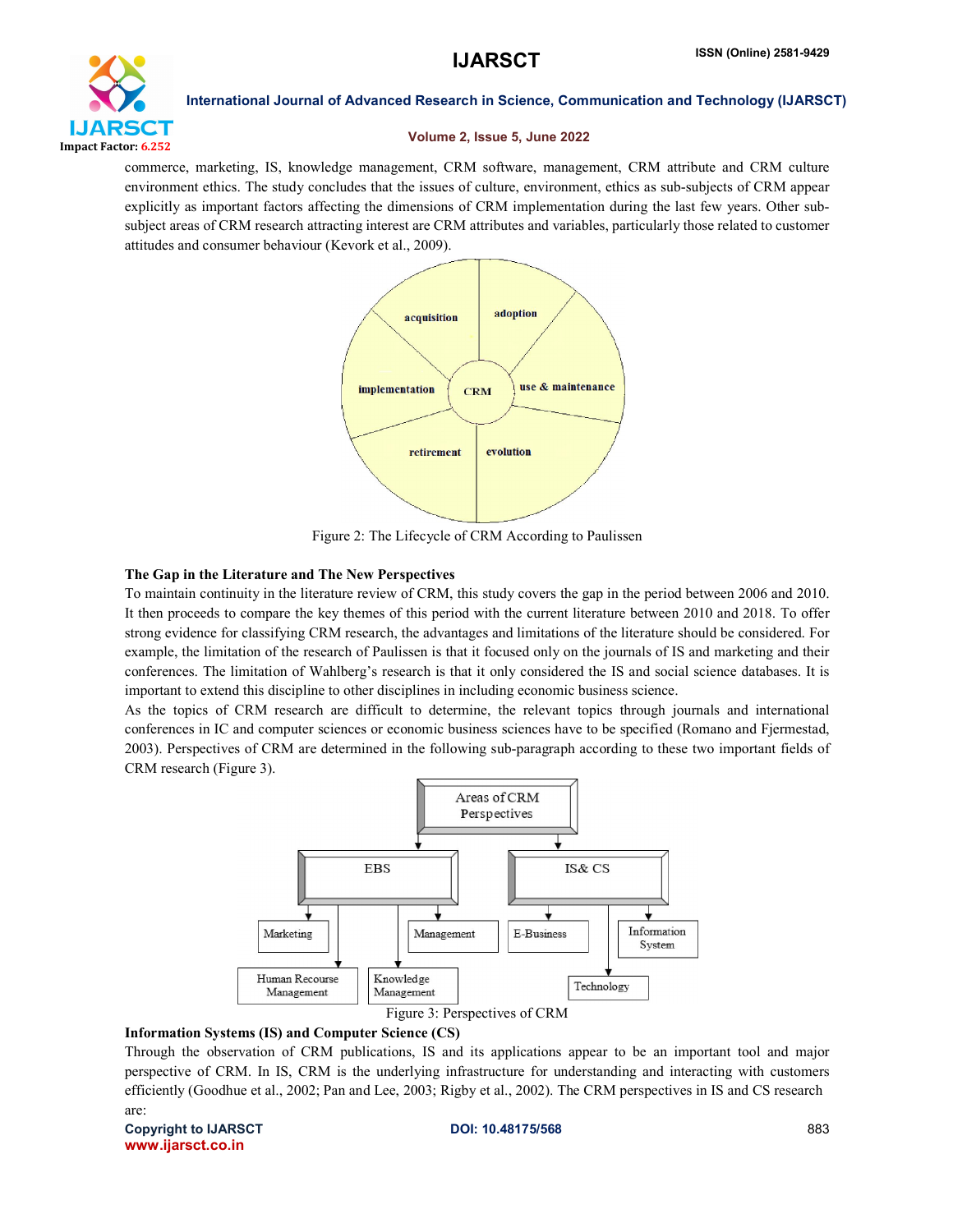

# Volume 2, Issue 5, June 2022

- Information System (IS): IS plays a key role in the development of CRM (Kincaid, 2003; Ling and Yen, 2001). The emphasis on IS discipline highlights on the importance of technological aspects of CRM, a combination of software, hardware, processes and all applications aligned with customer strategy are explained.
- Technology: The main categories that describe this perspective are the modules of CRM such as sales force automation, marketing automation, customer service and support. Moreover, CRM as software is provided by many vendors the business market.
- E-Business: According to this perspective, CRM is an application of e- business and digital activities as well as customer collection data.

# The Business and Economic Science (EBS)

CRM is an "enterprise approach to understanding and influencing customer behaviour through meaningful communications in order to improve customer acquisition, customer retention, customer loyalty, and customer profitability" (Ling and Yen, 2001; Swift, 2001; Ngai, 2005). From this viewpoint, it is important to describe CRM by using the economic and business perspectives with their categories as follows:

Management: It is the function most often associated with CRM (Kincaid, 2003). CRM is founded on marketing (Russell-Jones, 2002) and relationship marketing (Ryals and Knox, 2001). Here, CRM systems are described as a business strategy more than a technology. The aims of this perspective can be summarised in managing the customer lifecycle, increasing the loyalty of the customer, profitability and retention which are the objectives of the CRM system.

Marketing: Most objectives which can be achieved through this perspective can be demonstrated in the following points:

- Emphasis on long-term relationships and one-to-one interactions through communication channels.
- Strong connection between CRM and service.
- Data collected which is important for promotional strategies.
- All forms of services marketing.
- Some form of customer services.
- Definition of CRM as an application of the CRM concept utilising ICT in both traditional and electronic environments.

Knowledge Management (KM): In knowledge management, CRM means learning the customers better to achieve their objectives.

Human Resource Management (HRM): This perspective proposes the adoption of a customer-oriented culture by both top management and employees within an organisation.

Table 1 shows the development of CRM perspectives based on the previous analysis of literature, limitations and new disciplines that appears in the CRM field. It compares its development with the different perspectives for different periods. This study adopts an approach entirely different from all previous studies in the field. The distribution of our perspectives according to components of the updated lifecycle are studied, while all previous studies have determined only the subjectresearch areas (see Table 1).

| Romano and                    | Ngai               | Kevork et al. $2000 -$        | <b>Perspective</b> |
|-------------------------------|--------------------|-------------------------------|--------------------|
| <b>Fjermestad 1984 - 2002</b> | $1992 - 2002$      | 2006                          | $2006 - 2010$      |
| <b>Business Models</b>        | CRM general        | Overall CRM                   | IS                 |
| <b>Markets</b>                | Marketing          | Relationship Marketing        | Technology         |
| Knowledge                     | Sales              | Knowledge Management          | Knowledge          |
| Management                    |                    | Supply Chain Management       | Management         |
| Technology                    | Services & Support | IS & CRM Software             | e-business         |
| Human Factors                 | IT and IS          | e-commerce                    | Management         |
|                               |                    | <b>CRM</b> attribute/Customer | Marketing          |
|                               |                    | <b>CRM</b> Culture-           | Human Resource     |
|                               |                    | environment-ethics            | Management         |
|                               |                    |                               | Others             |

Table 1: CRM Perspectives of Previous Studies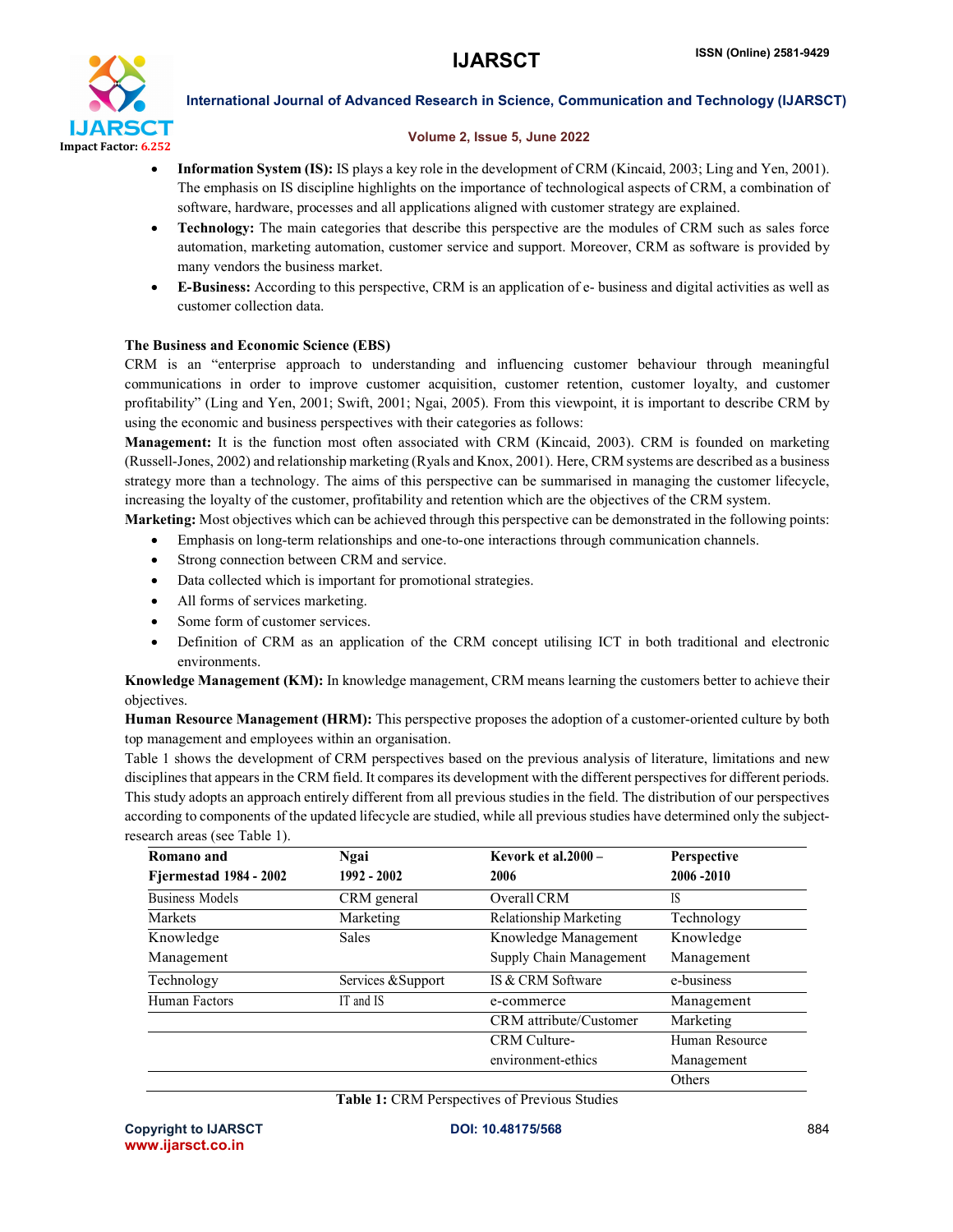

#### Volume 2, Issue 5, June 2022

#### III. RESEARCH METHODOLOGY "REVIEW"

Kothari (1985) points out that "When we talk about research methodology, we not only talk about research methods, but also consider the logic behind the methods we use in the content of this research and explain why we are using a particular method or techniques, so that research results are capable of being evaluated either by the researcher himself or by other". From this viewpoint, and in order to provide a complete image about the CRM, a literature review has to be conducted. The review of research has several methodological proposals in reviewing articles. Although these proposals differ in detail, they can typically be identified commonalities. The present study is based on well-established review methods (Webster and Watson, 2002). It searches for literature in the CRM fields, but with respect to certain conditions which decrease the amount of data results, avoids duplication and leads the search towards a specific type of literature according to the rules of the research. The criteria of the literature selection comprises three main steps (Webster and Watson, 2002):

- Selecting the literature sources and bibliography.
- Limiting the timeframe of the literature.
- Limiting the selection of literature that will be reviewed.

#### Bibliography of Publications

The first step of the literature selection processes provides a list of possible and familiar online literature sources with an enormous number of articles and reduces the cost and time of the search. Therefore, the most-used bibliographies are determined using online databases. However, there are many bibliographies and databases. Some major bibliographies have to be identified and selected according to their direction and the nature of research. As the topics of CRM research are difficult to determine, the disciplines of this topic in the fields of IS and CS, as well as economic and business science, have to be specified (Hippner and Wilde, 2002; Romano and Fjermestad, 2003). This research focuses on well-known databases. Moreover, according to the databases ranking of CRM publications offered by Ngai (2005) and Wahlberg et al. (2009), the following online journal databases are chosen to present a bibliography of the academic literature on CRM in IS and CS (Wahlberg et al., 2009): IEEE and the Guide to Computing Literature Portal SCM.

In the field of economic and business science, the following online journal databases were chosen to present a bibliography of the academic literature on CRM: Business Source Complete (EBSCO), Emerald Full Text, Ingenta Journals, Regional Business News and Science Direct.

These online databases are chosen because they have been classified by the Library of the Technical University Bergakademie Freiberg as one of the best and top online databases with regard to IS & CS and BES. In addition, these online databases have been adopted by many similar previous case studies in CRM (Wahlberg et al., 2009). Also, the top electronic journals are included in these online databases.

Limiting the Timeframe of the Literature

The next step of the literature selection process is to define an appropriate timeframe to decrease the amount of data and to provide a new non-studied timeframe. The first academic literature review by Ngai (2005) was for the 1992 - 2002 period. Also, all relevant publications of CRM system for the 1998 - 2006 period by Wahlberg et al. (2009) are classified and reviewed. To update the literature review, literature published in the 2000 - 2005 period by Paulissen et al. (2007) was surveyed. Focusing on the literature search for the 2006 - 2010 period is an appropriate timeframe for the literature. Limiting the Selection of Literature

Topic-related papers have to be chosen from the selected literature sources that appeared in the defined timeframe. This selection considers the following points:

- Scientific articles in journals and international conferences are considered. The online journal databases and international conferences websites ranking are included in the review. Thus, an initial list of well-studied and well-recommended articles will be generated.
- Books were deliberately omitted from the selection process on the assumption that their authors had already published their results in journals. Furthermore, the quality of the contributions is not always apparent, since not all of them were subjected to a formalised review process.
- Master theses, doctoral dissertations, textbooks and unpublished work are excluded because most doctoral dissertations are supposed to be published through one or more articles related to their topics. Considering them as literature could cause a duplication of the articles. In addition, in order to be reliable, types of articles which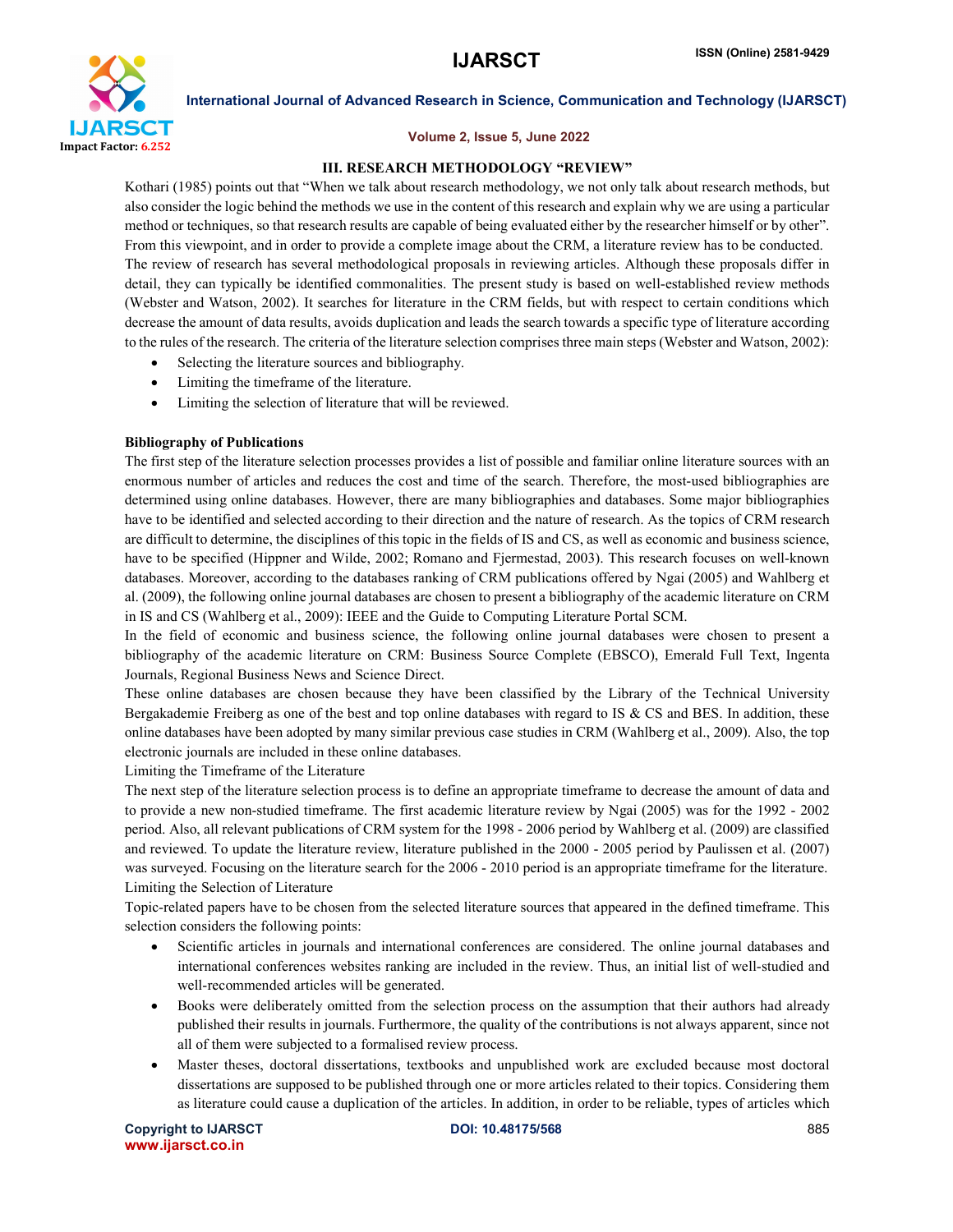

### Volume 2, Issue 5, June 2022

are based on a set of rules and international standards are considered in this search to lend credibility to this research.

We take into account that there is no duplication of older papers that first appeared in conference proceedings and were later published in journals. Moreover, there is no duplication of papers belonging to two different databases.

# Data Collection

In the beginning, the publications and scientific research in the field of CRM have to be chosen. However, through this mechanism, it is important to consider the criteria. The main keyword is Customer Relationship Management (CRM) to identify publications, scientific papers and articles. The literature search depends on the search terms "Customer Relationship Management" and "CRM", which have to be mentioned in the title, as a keyword, or in the abstract. Several well-known databases are chosen to support the validity of the search. The results of this search produced approximately 618 articles from 266 journals and international conferences.

# Literature Evaluation

To complete the selection process for the literature review, it is important to narrow the review to a specific area of interest. The resulting list of papers is manually reviewed, and only the relevant papers are selected. A systematic search should ensure that a relatively complete number of relevant articles are accumulated:

"Studies of the IS literature have consistently been limited by drawing from a small sample of journals. Even though the [ones] investigated here may have reputations as the top journals that does not excuse an author from investigating all published articles in a field. I just can't see the justification for searching by journal instead of searching by topic across all relevant journals" (Webster and Watson, 2002).

Hence, the literature evaluation determines the relevant publications. Determining the relevant article depends on the analysis of the data and identifying the keywords reported in the articles together with their frequency. Through this, the papers concerning IS and CS as well as BES can be determined. All publications outside of these areas are considered irrelevant. This mechanism of choosing the relevant articles is known as the literature approach.

# Data Analysis

Data analysis is used to classify the literature and begin the process of evaluation (Webster and Watson, 2002). It is also used to review the framework. With this step, the publications are classified according to the keywords reported in the articles together with their frequency to narrow the scope of the search.

| <b>CRM Perspectives</b> | 2006           | 2007     | 2008           | 2009  | 2010     | <b>SUM</b> | Percent<br>$\frac{0}{0}$ |
|-------------------------|----------------|----------|----------------|-------|----------|------------|--------------------------|
| <b>IS</b>               | 21             | 35       | 43             | 45    | 3        | 147        | 29.16                    |
| Technology              | 4              | 18       | 27             | 21    |          | 71         | 14.08                    |
| E-Business              | 4              | 10       | $\overline{7}$ | 8     | 1        | 30         | 5.95                     |
| IS and CS               | 29             | 63       | 77             | 74    | 5        | 248        | 49.21                    |
| Marketing               | 8              | 11       | 24             | 19    | 2        | 64         | 12.70                    |
| Management              | 12             | 42       | 56             | 55    | 6        | 171        | 33.93                    |
| Knowledge Management    | $\overline{2}$ | 4        | 6              | 5     |          | 18         | 3.57                     |
| <b>HRM</b>              | $\theta$       | $\theta$ | 1              | 2     | $\theta$ | 3          | 0.60                     |
| <b>BES</b>              | 22             | 57       | 87             | 81    | 9        | 256        | 50.79                    |
| Sum Percent %           | 51             | 120      | 164            | 155   | 14       | 504        |                          |
|                         | 10.12          | 23.81    | 32.54          | 30.75 | 2.77     |            |                          |
| <b>Others</b>           | 14             | 28       | 48             | 20    | 4        | 114        |                          |
| <b>Total</b>            | 65             | 148      | 212            | 175   | 18       | 618        |                          |

Table 2: Number of CRM Publications According to the Perspectives of CRM

Copyright to IJARSCT **DOI: 10.48175/568** 886 www.ijarsct.co.in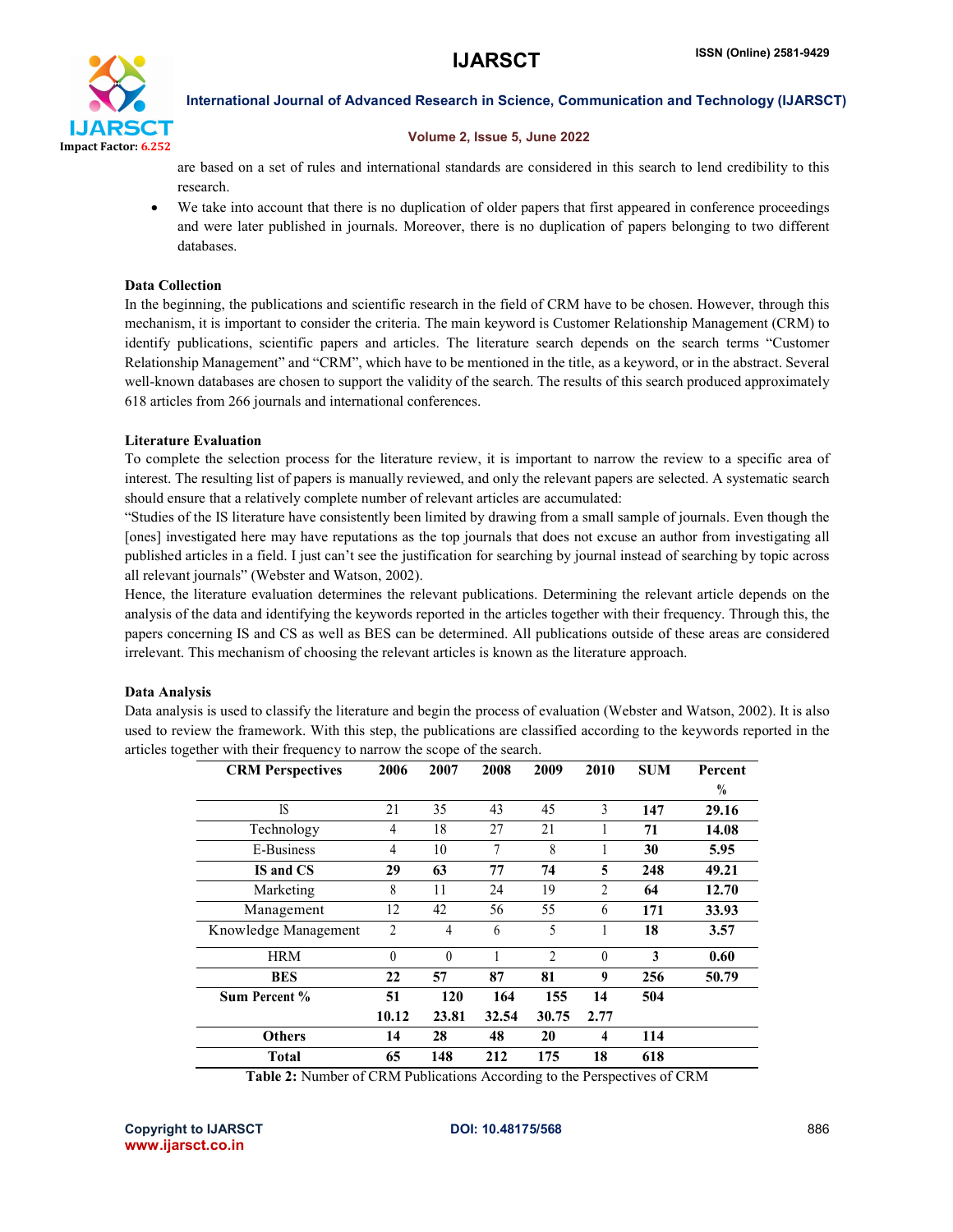

## Volume 2, Issue 5, June 2022

Through the evaluation process of the search results, the keywords in articles are classified into seven perspectives based on their ranking by CRM researchers. By checking the frequently-used keywords of the publications, we identify their directions such as marketing, management, knowledge management and human resource management. Table 2 summarises the number of CRM publications according to these perspectives of CRM. Those that do not belong to these perspectives are called "Others".

After reviewing the selected publications, their relevance is analysed. Of the 618 articles identified in the first step of the selection process, 114 are considered irrelevant. Consequently, 504 articles remain, thus totalling 504 relevant publications for in-depth analysis. Figure 4 illustrates the complete selection process. For the in-depth analysis, 248 publications as IS and CS, as well as 256 articles as BES, are classified.



Figure 4: CRM Publications by Year According to their Perspectives

# Classification and Sub-Classification Framework

After the relevant publications of CRM are collected, these publications have to be analysed and categorised using the classification system. This classification must be summarised by words or phrases (Bogdan and Bilklen, 1982). To provide a complete image of CRM research, all publications will be analysed and categorised according to CRM components. According to Gefen and Riding (2002), Hilbert (2010), Schubert (2009) and Hippner (2006), the CRM research could be distributed in four different components: Front- office (two components: communicative and operational), Back- office (analytical), and conjointly (collaborative) (See Figure 5).

A combination of CRM and e-commerce produces e-CRM, which may be referred to as e-services (Rust et al., 2001; Rust and Kannan, 2002). The 504 publications are reviewed according to the five components of CRM: analytical CRM (a-CRM), operational CRM (o- CRM), communicative CRM (c-CRM), collaborative CRM (co-CRM) and e-CRM. The sub-classification scheme will be formed according to the categories of these components.

By comparing previous literature reviews related to this work, the following points are considered:

- The current study considers the state-of-the-art components of CRM, depending on recent published academic articles in that period (Hippner et al., 2007; Hilbert, 2010).
- This classification is left to auto-determined metrics, uniquely, directly and at any desired level of detail.
- By contrast, not only are the components of CRM considered, but also the distribution of their functions and tools are well-studied.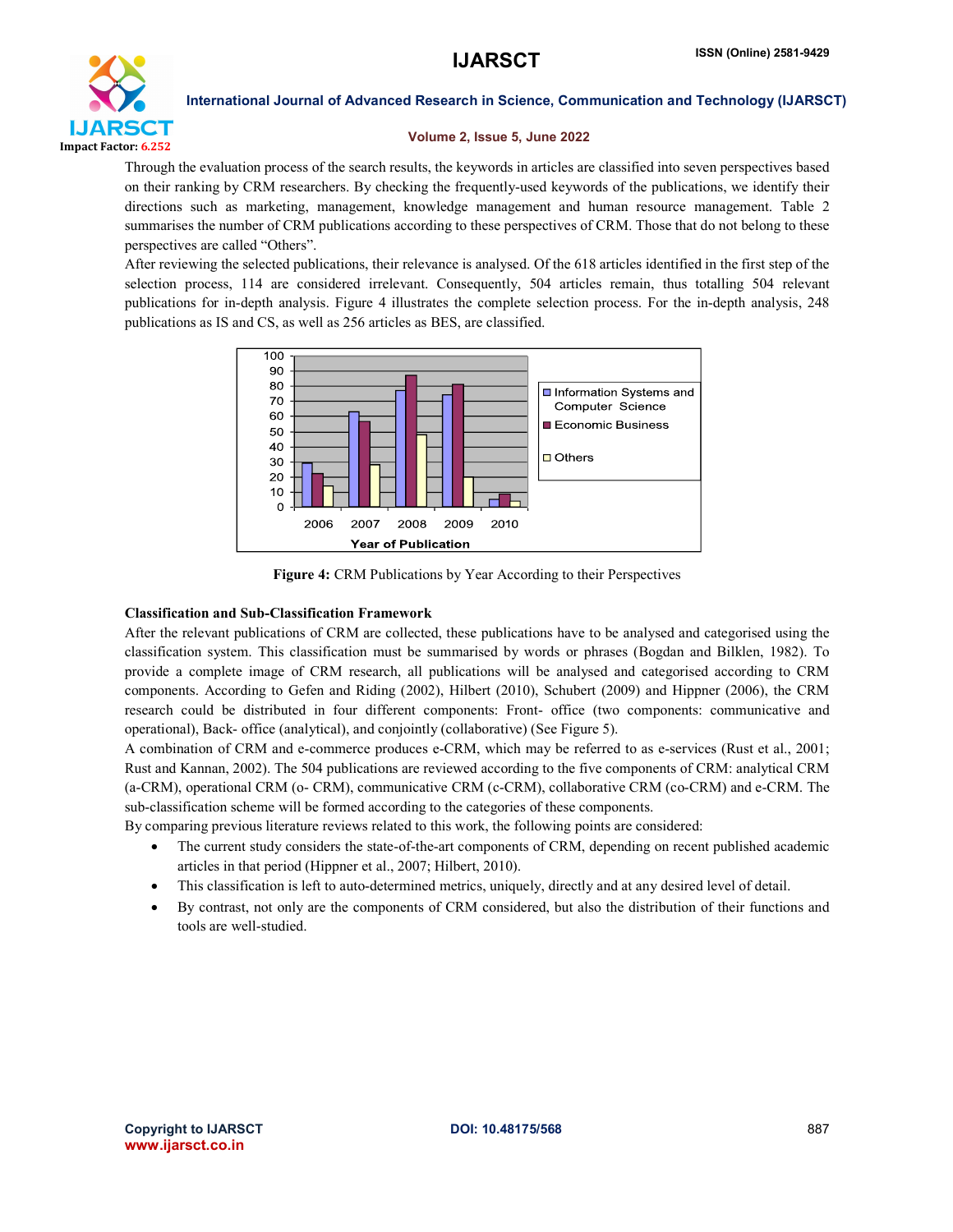



#### Volume 2, Issue 5, June 2022

Figure 5: The Components of CRM (Hilbert, 2010; Schubert, 2009; Hippner, 2006)



Figure 6. The life cycle of CRM Figure 7. The new life cycle of CRM of Wahlberg et al. (2009) Figure 6 and Figure 7 compare the classifications of the lifecycle of CRM by Wahlberg et al. with the lifecycle of CRM according to this study (Gefen and Riding, 2002; Hilbert, 2010; Schubert, 2009; Hippner, 2006). The results show that this study completely differs from similar case studies.

#### Classification Process

The classification process is determined depending on the functions of each component of CRM. The classification in this step is left to auto-determined metrics. After that, every article is classified into any component of CRM. Now it is possible to discuss the research of each CRM components based on the direction of the articles, focus and keywords. Hence, the final results are proposed as final sub- classification. This selection criterion and evaluation framework are explained in Figure 8, and all functions and tools of CRM components are summarised in Table 3.

| <b>Components</b> | <b>Functions</b>        | <b>Tools</b>                      |
|-------------------|-------------------------|-----------------------------------|
| a-CRM             | <b>Dimensions in BI</b> | <b>IS Tools</b>                   |
|                   | 1. Customer             | DM, DWH, OLAP, other              |
|                   | identification          | technical                         |
|                   | 2. Customer attraction  | <b>BES</b> Tools                  |
|                   | 3. Customer retentions  | <b>Empirical Study, Reviewing</b> |
|                   | 4. Customer             | Study, Primary Research           |
|                   | development             |                                   |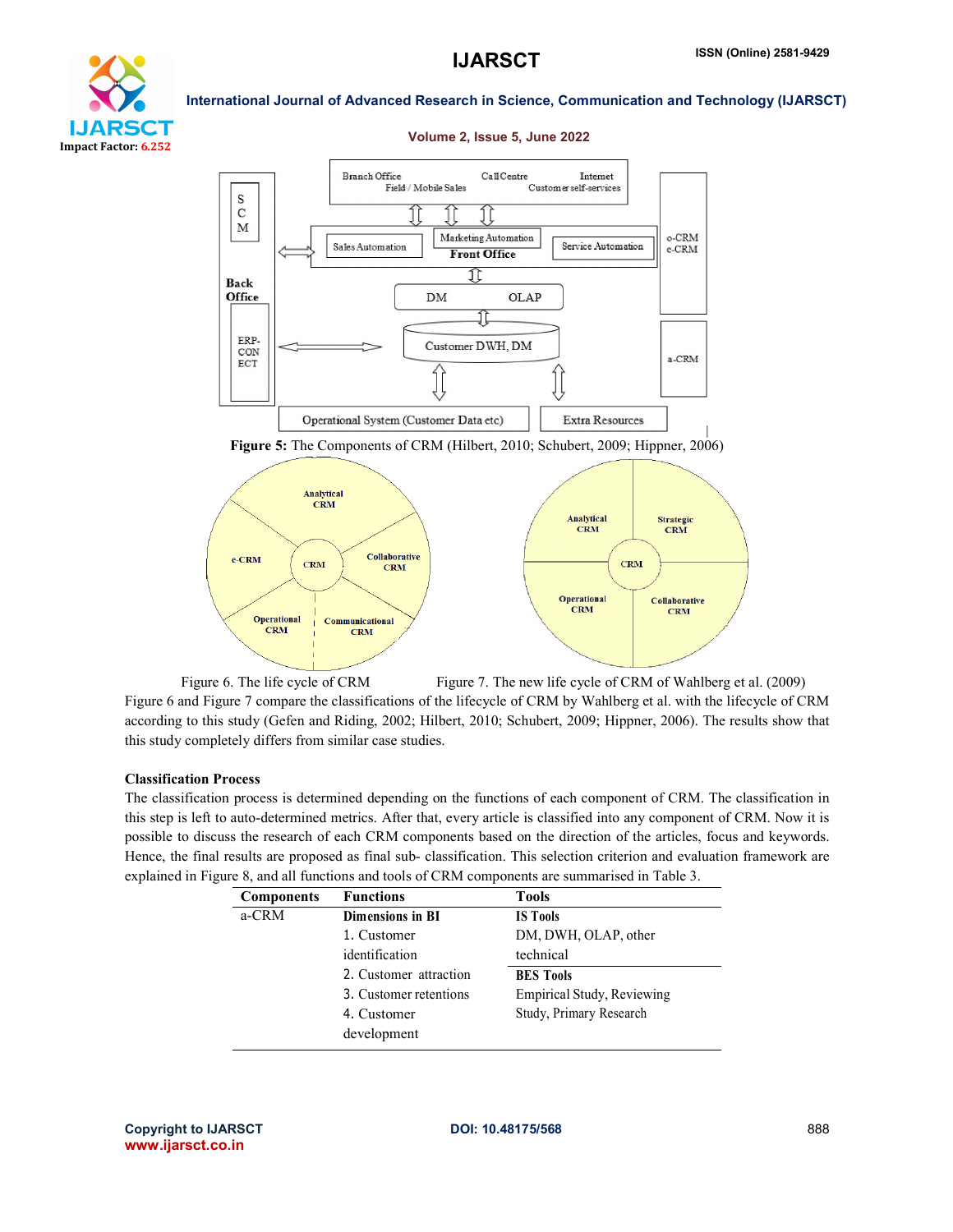

|          | Volume 2, Issue 5, June 2022 |                            |
|----------|------------------------------|----------------------------|
| 0-CRM    | 1. Sales Automation          | CTP, CIC, SCM, Multi-      |
|          | 2. Market Automation         | Channel Management,        |
|          | 3. Service Automation        | Implementation or as other |
|          | 4. Other o-CRM               | Process                    |
|          | function                     |                            |
| $c$ -CRM | 1. Multi-Channel             | 1. Sales Automation        |
|          | Management                   | 2. Market Automation       |
|          | 2. CTP                       | 3. Service Automation      |
|          | 3. Call Centre               | 4. Others technical        |
|          | 4. Other Functions           |                            |
| co-CRM   | Co-a-CRM, co-o-CRM,          |                            |
|          | co-c-CRM, Co-co-             |                            |
|          | CRM                          |                            |
| e-CRM    | e-business, e- commerce,     |                            |
|          | e-CRM, e-government, e-      |                            |
|          | marketing                    |                            |

# Table 3: Classification Framework



Figure 8: The Phases of Classification Processes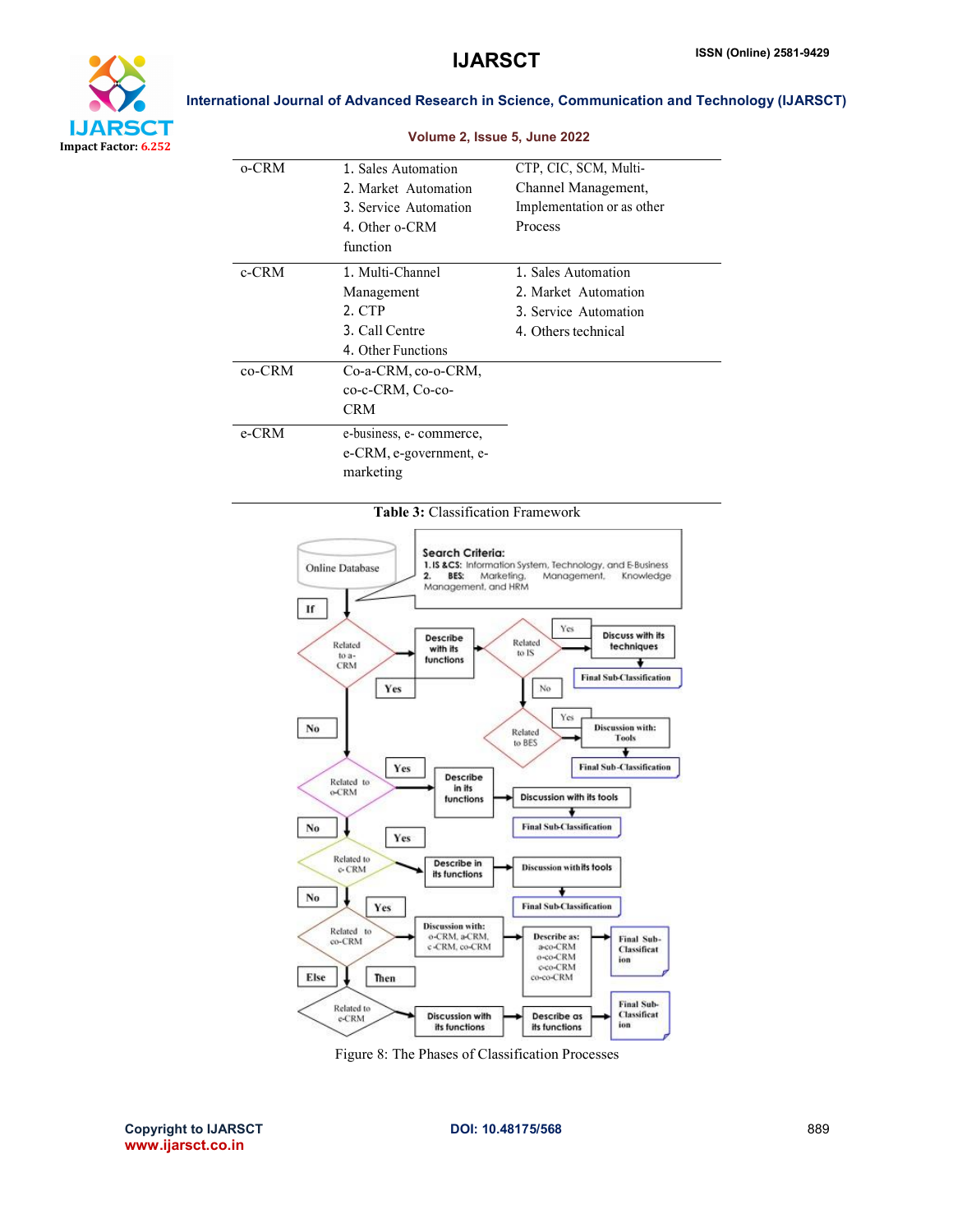

#### Volume 2, Issue 5, June 2022

# Classification and Sub-Classification of the Publications

Here the distribution of the articles according to the components of CRM is explained. Tables 4 and 5 show the result of this classification model. Table 4 is described according to the cross-matching of the perspectives of CRM in IS & CS (IS, e-Business, Technology) with the components of CRM. There is a total of 275 articles of the 504 relevant articles  $(54.56%)$  that have discussed the cross-matching of CRM components with the perspectives of IS & CS. From 275, 163 articles are for IS (59.27%), 42 articles e-business (15.27%), and 70 articles in technology (25.45%). In addition, in the distribution of CRM components, 148 articles (53.19%) discussed a-CRM during the period, 54 o-CRM (19.63%), 32 c-CRM (11.63%), 35 are e-CRM (12.72%), and the remaining articles (12) are classified as co-CRM with 2.18%. A-CRM  $(53.19%)$  is the most common component to support IS & CS. When ordered by their number of articles and percentage, o-CRM is the most dominant one followed by e-CRM, c-CRM and co-CRM.

| <b>Components</b>              | a- CRM | $0 - CRM$ | co- CRM | c- CRM | e- CRM | Total       | <b>Percent</b> |
|--------------------------------|--------|-----------|---------|--------|--------|-------------|----------------|
| <b>Perspectives</b>            |        |           |         |        |        |             | $\frac{0}{0}$  |
|                                | -15    |           |         |        |        | 163         | 59.27          |
| e-Business                     |        |           |         |        | Iб     | 42          | 15.27          |
| <b>Technology</b>              | 20     |           |         |        |        | 70          | 25.45          |
| Fotal of IS & CS               | 148    | 54        |         |        | 35     | <u> 275</u> |                |
| <b>Percent</b> $\overline{\%}$ | 53.19  | 19.63     | 2.18    | 11.63  | 12.72  |             |                |

| <b>Components</b>       | a- CRM |       | $0 - CRM$ | $Co-CRM$ | c- CRM | e- CRM | <b>Total</b><br>Percent |
|-------------------------|--------|-------|-----------|----------|--------|--------|-------------------------|
| <b>Perspectives</b>     |        |       |           |          |        |        | $\frac{0}{0}$           |
| <b>Marketing</b>        | ?′     |       |           |          |        | 52     | 22.71                   |
| Management              | 106    | 33    |           |          |        | 157    | 68.56                   |
| Knowledge<br>Management | 13     |       |           |          |        | 18     | 7.86                    |
| <b>HRM</b>              |        |       |           |          |        |        | 0.87                    |
| <b>Total of BES</b>     | 157    | 43    |           |          | 14     | 229    |                         |
| Percent %               | 68.55  | 18.78 | 2.62      | 3.93     | 6. L I |        |                         |

Table 4: Number of Articles of Components of CRM and its perspectives of IS & CS

Table 5: Number of Articles of Components of CRM and its perspectives of BES

The remainder of the articles (229 out of 504 - 45.44 %) is described based on the intersection between the components of CRM economic business science (Management, Marketing, Knowledge Management, Human Resource Management) (Table 5). Of the CRM components, a-CRM (157 out of 229 articles with 68.55%) is the most common component to support economic business science. There are 43 articles on o-CRM with 18.78%, 14 articles on e-CRM with 6.11%, 9 articles on c-CRM with 3.93% and 6 with 2.62% as co-CRM. A-CRM is ranked as the first (68.55%) and second is o-CRM (18.78%) in terms of the components of CRM concerning economic business science. On the other hand, 68.56% (157 articles) are related to the management perspective. However, some articles covered other perspectives with 22.27% (52 articles) in marketing, 7.86% (18 articles) for knowledge management, and 0.87% (1 article) on human resource management.

### Distribution of Articles by Journal Titles

The titles of journals and conferences are classified based on publishing five or more articles on CRM. It is arranged in alphabetical order in Table 6. This class of journals accounted for 37.86% of the overall percentage of publications in the sample studied. This means that these journals played a great role in the publication of CRM for the 2006 - 2010 period. Major contributions are likely to be in leading journals (Ngai, 2005). Furthermore, publications related to the journals and conferences which published five or more articles in the area of CRM increased significantly from 2006 to 2009.

| The name of Journal                | 2006 | 2007                     | 2008 | 2009 | 2010. | Sum | Percent % |
|------------------------------------|------|--------------------------|------|------|-------|-----|-----------|
| Expert Systems with Applications   |      |                          |      |      |       | 29  | 12.39     |
| Industrial Marketing Management    |      |                          |      |      |       |     |           |
| International J. of Electronic CRM |      | $\overline{\phantom{a}}$ |      |      |       | ιų  |           |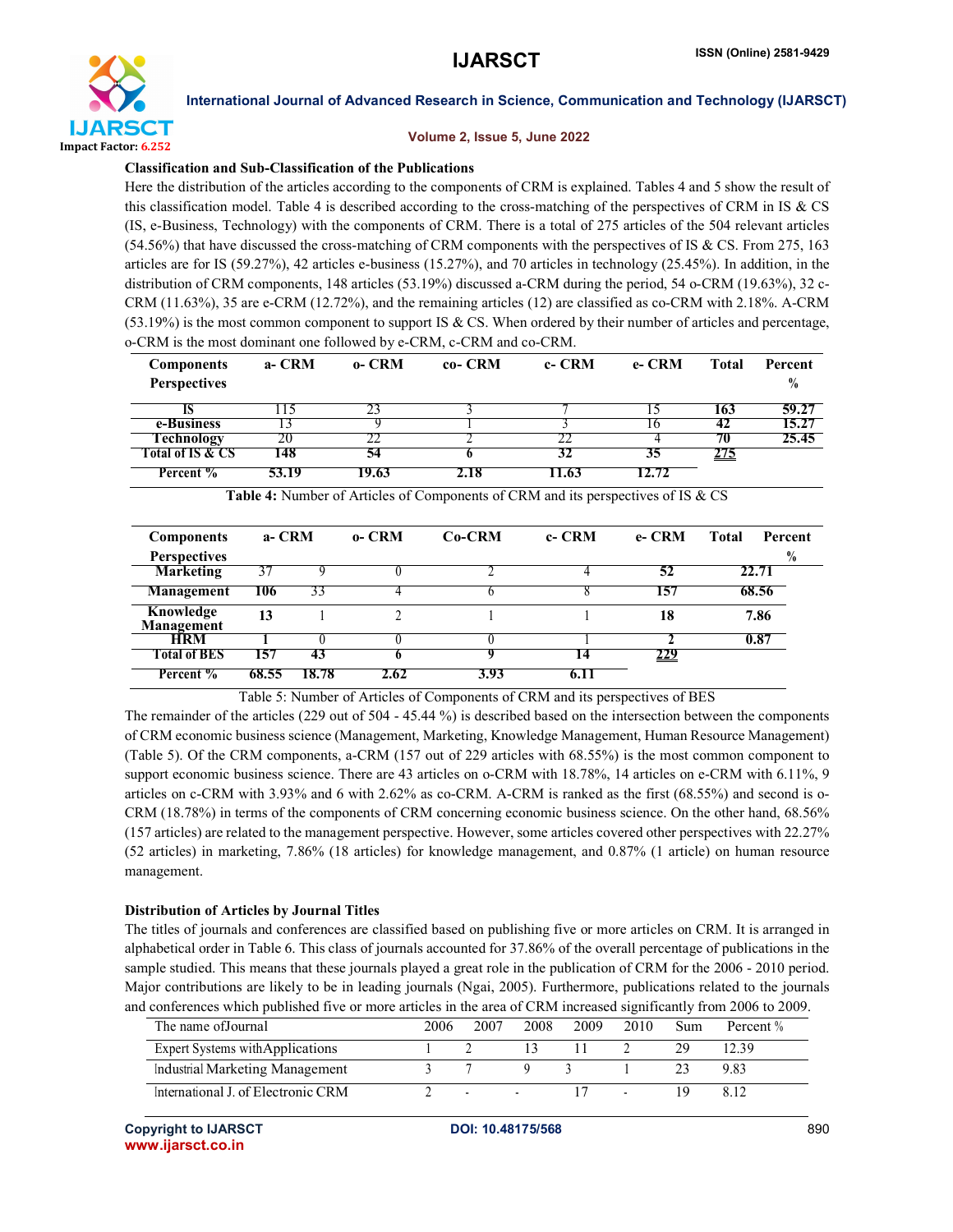

# Volume 2, Issue 5, June 2022

| Decision SupportSystems                     | $\overline{4}$            | 6              | 3              | 1              | $\overline{2}$ | 16             | 6.84              |
|---------------------------------------------|---------------------------|----------------|----------------|----------------|----------------|----------------|-------------------|
| The Jo. Data Mark& Cus Str.                 | $\mathbf{Q}$              | l,             | ÷,             | $\overline{4}$ | $\blacksquare$ | 13             | 5.56              |
| Management                                  |                           |                |                |                |                |                |                   |
| <b>Fusion for Profit</b>                    | $\overline{a}$            | L.             |                | 12             |                | 12             | 5.13              |
| Journal of Financial ServicesMarketing      | $\overline{5}$            | $\overline{4}$ | 1              | $\overline{2}$ |                | 12             | $\overline{5.13}$ |
| Marketing Intelligence & Planning           | $\overline{2}$            | ä,             | $\overline{2}$ | $\overline{7}$ |                | 11             | 4.70              |
| European Journalof Marketing                | $\overline{2}$            | L,             | 5              | 3              |                | 10             | 4.27              |
| Expert Sys. with Applications Int. Journal  | $\overline{a}$            | $\overline{2}$ | $\mathcal{E}$  | $\overline{4}$ | 1              | 10             | 4.27              |
| Journal of Business Research                | 1                         | $\mathbf{1}$   | $\overline{4}$ | $\overline{2}$ | $\overline{a}$ | 8              | 3.42              |
| European Journal of Operational<br>Research | $\mathbf{1}$              | $\overline{4}$ |                | $\mathbf{1}$   |                | 6              | 2.56              |
| Information and Organisation                | $\overline{c}$            | $\overline{2}$ | $\overline{2}$ |                | $\blacksquare$ | 6              | 2.56              |
| Int. J. Production Economics                | $\overline{\mathfrak{L}}$ | 1              | 3              | $\blacksquare$ | $\blacksquare$ | 6              | 2.56              |
| International Jo. of Electronic Finance     | $\mathbf{1}$              | $\overline{a}$ | 1              | $\overline{2}$ | $\overline{2}$ | 6              | 2.56              |
| International J. Information                | $\overline{a}$            | $\overline{3}$ | 1              | $\mathbf{1}$   | 1              | 6              | 2.56              |
| Management                                  |                           |                |                |                |                |                |                   |
| Technovation                                | $\blacksquare$            | $\blacksquare$ | $\overline{4}$ | $\overline{2}$ | $\blacksquare$ | 6              | 2.56              |
| Business Journal (Central New York)         | $\overline{a}$            | $\overline{2}$ | 3              | $\blacksquare$ | $\blacksquare$ | 5              | 2.14              |
| Computers & Industrial Engineering          | $\overline{a}$            | $\overline{a}$ | $\overline{2}$ | 3              |                | $\overline{5}$ | 2.14              |
| Electronic Commerce Research                | $\blacksquare$            | $\overline{4}$ | 1              |                |                | 5              | 2.14              |
| Applications                                |                           |                |                |                |                |                |                   |
| Intern. J. of Research in Marketing         | $\overline{a}$            | $\mathbf{1}$   | 1              | 3              | $\overline{a}$ | 5              | 2.14              |
| International J. of Technology              | $\overline{2}$            | $\overline{a}$ | $\overline{a}$ | 3              | $\blacksquare$ | 5              | 2.14              |
| Marketing                                   |                           |                |                |                |                |                |                   |
| J. of Retailing and Consumer Services       | $\mathbf{1}$              | $\mathbf{1}$   | $\overline{2}$ | $\mathbf{1}$   | $\overline{a}$ | 5              | 2.14              |
| <b>Strategic Direction</b>                  | 3                         | $\overline{a}$ | $\overline{a}$ | $\overline{2}$ | $\overline{a}$ | 5              | 2.14              |
| Total                                       | 41                        | 40             | 60             | 84             | 9              | 234            |                   |
| Per cent %                                  | 17.52                     | 17.            | 25.64          | 35.90          | 3.85           | 37.8           |                   |
|                                             |                           | 09             |                |                |                | 6              |                   |

Table 6: Number of CRM Publications According to some Journals

# Distribution of Articles by Year of Publication

Table 7 shows the distribution of articles by year of publication according to the components of CRM. Publications related to components of CRM have increased significantly from 2006 to 2008.

As shown in Table 7, the analytical CRM (a-CRM) is the most popular CRM component (305 out of 504 articles, 60.51%). It plays a good role in CRM research. O-CRM (97 out of 504 articles, 19.25%) and e-CRM (49 out of 504 articles, 9.72%) are the second and third, respectively. The remaining articles (53 articles) are distributed in both c-CRM (41 out of 504 articles, 8.14%) and co-CRM (12 out of 504 articles, 2.38%).

| <b>CRM Components</b>    | 2006 | 2007 | 2008 | 2009 | <b>2010</b> | <b>Total</b> | Per cent by Subject |
|--------------------------|------|------|------|------|-------------|--------------|---------------------|
| <b>Analytical CRM</b>    | 22   | 76   | 105  | 93   |             | 305          | 60.51               |
| <b>Operational CRM</b>   |      | 26   | 28   | 27   |             | 97           | 19.25               |
| <b>Collaborative CRM</b> |      |      |      |      |             | 12           | 2.38                |
| CommunicativeCRM         |      |      |      |      |             | 41           | 8.14                |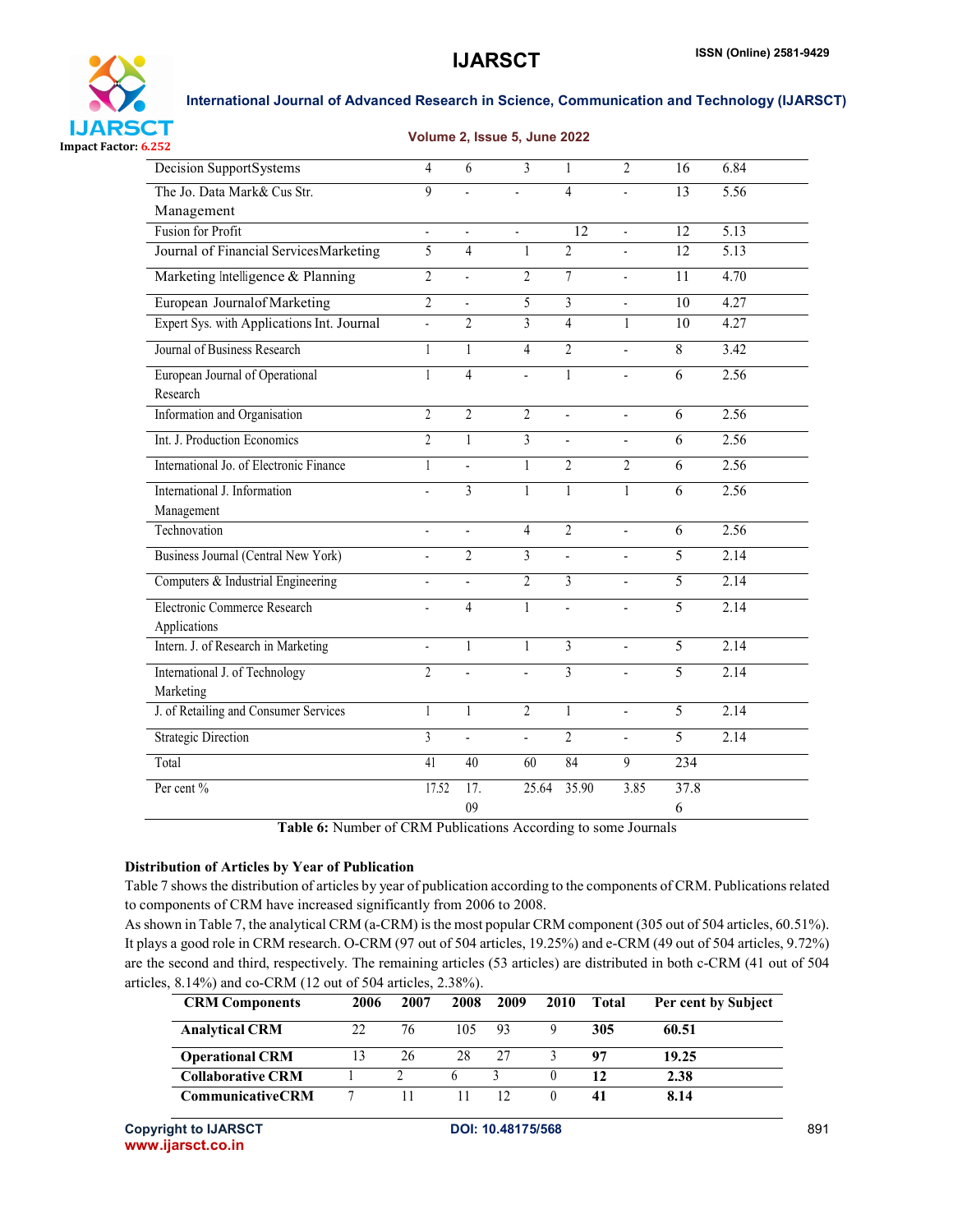

|            | Volume 2, Issue 5, June 2022 |     |                             |      |    |            |      |  |
|------------|------------------------------|-----|-----------------------------|------|----|------------|------|--|
| e-CRM      |                              |     | $\frac{15}{2}$              | - 14 |    | 49         | 9.72 |  |
| Total      | 52                           | 126 | 165 149                     |      | 12 | <u>504</u> |      |  |
| Per cent % |                              |     | 10.32 25.0 32.73 29.65 2.38 |      |    |            |      |  |

Table 7: Number of Articles of the Components of CRM

# IV. CONCLUSION

This study offers an in-depth understanding of the literature review of CRM. This was firstly carried out by summarising the literature related to CRM, as well as presenting a clear picture of the factors that play an important role in improving CRM research topics. This article also shows that CRM is a complex concept to be comprehensively researched and efficiently classified by simple procedures and criteria because there is no numerical information (metrics) about all the CRM related research categories and sub-categories.

This study concludes that the four main components of CRM: analytical, operational, collaborative and communicative CRM are key issues raised and discussed by researchers in the period between 2006-2010. These components remain important although analytical CRM is receiving most of the attention in 2019 (e.g. Khodakarami and Chan, 2014; Zaby and Wilde, 2018). This focus is mainly driven by the growing amount of data and the challenges of analysing unstructured data collected from a wide range of varieties. This study has shown that research on CRM excessively focuses on the analytical side at the expense of focusing on developing a strategic focus for CRM. Strategy was a key pillar of CRM research, but it did not receive the same amount of attention due to digital disruptions.

The study confirms that information system, technology, e-business, management, knowledge management, human resources management and marketing were the key disciplines of CRM and among the most important characteristics of its publications. In addition, useful numerical results have been obtained, confirming the interest of the research community in CRM publications and the importance ascribed by researchers to this rich subject matter, which encompasses CRM research in both its theoretical and practical aspects.

Today, businesses are overwhelmed by the number of tools they need to integrate and embed in their CRM systems (Bang, Jaber, Simkin, 2019). The fundamental findings of this paper stress that businesses need to harmonise their efforts by going back to the basic goal of CRM, which is managing customer relationships. Analytical models for managing customer relationships from a marketing perspective is an under-researched area that deserves further attention from researchers.

This research has established the theoretical and practical opportunities (call for new research) that several functions and tools of CRM components offer as interesting research topics. The research methodology is determined based on the literature for information systems and management sciences. It could be potentially used for the similar state of the art research. Furthermore, since this study is constrained by factors of sample size and period examined, the generalisation of the findings should be approached with caution and emerging trends could lead to different results if the study is replicated for different periods.

This study has limitations. Firstly, it surveys articles based on a keyword search of "customer relationship management" and "disciplines of CRM regarding IS & CS and BES". Articles which mentioned the application of CRM disciplines without a keyword index could not be extracted. Secondly, this study limits the search for articles to seven online databases. There might be other academic journals that may be able to provide a more comprehensive picture of the articles related to the application of CRM. Finally, non-English publications were excluded. We believe research regarding the disciplines of CRM regarding IS & CS and BES as well as the components of CRM have also been discussed and published in other languages.

Potential future works can be summarised in the following important points:

- Many businesses have needlessly abandoned some marketing strategies that are still valuable. Technology should be used to serve marketing strategy, and further research should pay attention to this, especially in the big data age we are witnessing. Further attention should also be paid to identifying other classification frameworks of CRM literature according to CRM application, areas of implementation such as small enterprises, large enterprises, according to benefits of CRM, or mistakes in the application of the CRM System.
- Further research should consider including other databases and periods.
- Other areas in CRM should be researched such as CRM dimensions or CRM techniques.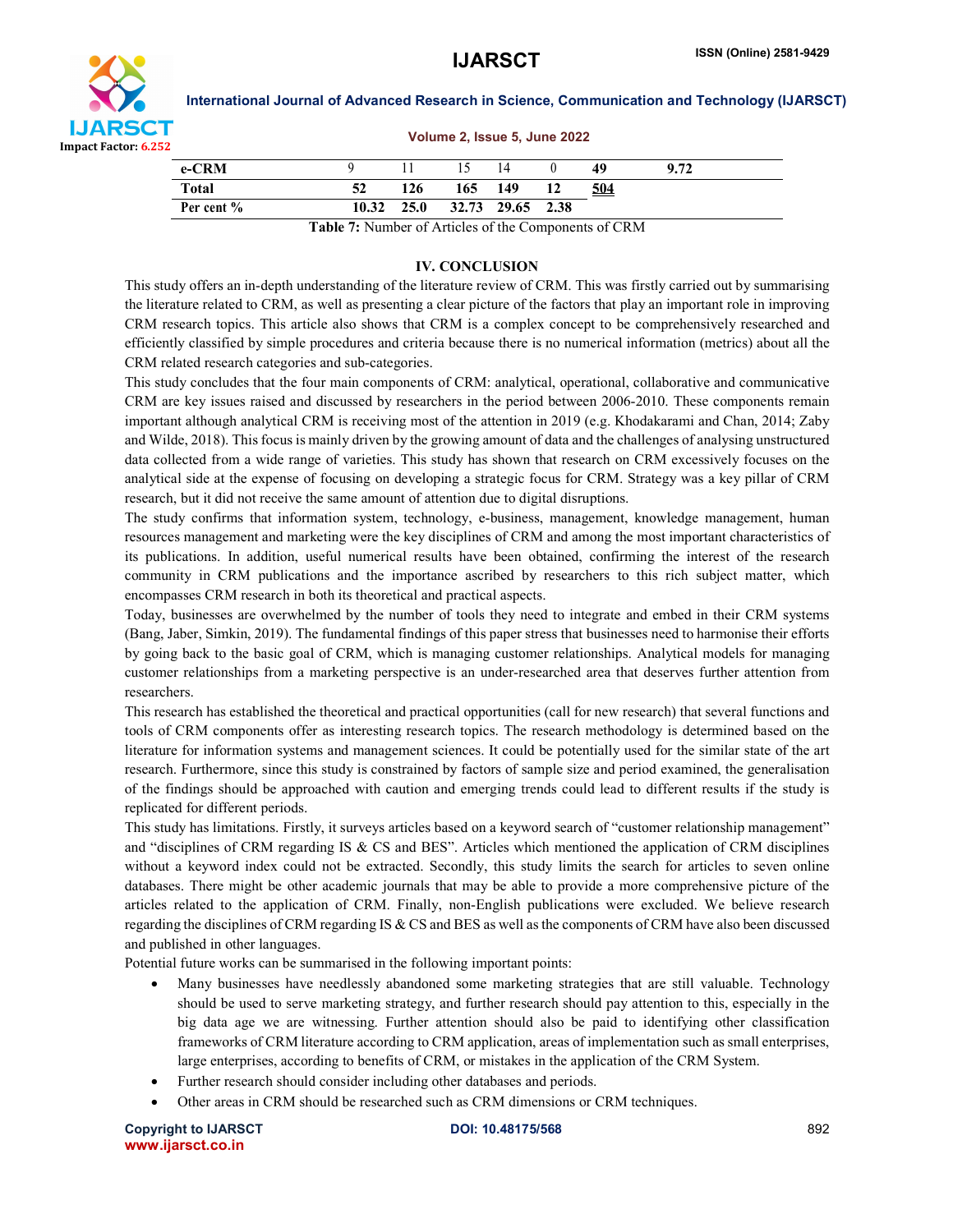

#### Volume 2, Issue 5, June 2022

### **REFERENCES**

- [1]. APA (2001) Publication manual of the American Psychological Association. 5th ed. Washington DC.
- [2]. Bellenger, D., Zablah, A. and Johnston, W. (2004) "An evaluation of divergent perspective on customer relationship management: Towards a common understanding of emerging phenomenon." Industrial Marketing Management Journal, 33, 475 - 489. https://doi.org/10.1016/ j.indmarman.2004.01.006
- [3]. Bogdan, R. C. and Bilklen, S. K. (1982) "Qualitative research for education: an introduction to theory and methods." Allyn and Bacon, Boston, MA, USA.
- [4]. Chen, I. and Popovich, K. (2003) "Understanding customer relationship management (CRM): People, process and technology." Business Process Management Journal 9, (5) 672 - 688. https://doi.org/10.1108/
- [5]. 14637150310496758
- [6]. Cooper, H. and Harris, M. (1988) "Organizing Knowledge Syntheses: A Taxonomy of Literature Reviews." Knowledge in Society, 22, 104 - 126. https://doi.org/10.1007/BF03177550
- [7]. Cooper, H. and Hedges L. (1994) Research Synthesis as a Scientific Enterprise.
- [8]. The Handbook of Research Synthesis. New York, NJ, USA.
- [9]. Eckerson, W. and Watson, H. (2000) "Special report: Harnessing Customer Information for Strategic Advantage: Technical Challenges and Business Solutions." The Data Warehousing Institute, Chatsworth, CA.
- [10]. Esteves, J. and Pastor, J. (1999) "An ERP lifecycle based research agenda." Proceedings of the 1st International Workshop on Enterprise Management Resource and Planning Systems (EMRPS), Venice, Italy, 359 - 371.
- [11]. Esteves, J. and Pastor, J. (2001) "Enterprise Resource Planning Systems Research: An annotated bibliography." Communications of the CAIS, 7. https://doi.org/10.17705/1CAIS.00708
- [12]. Fink, A. (2005) "From the Internet to Paper." Conducting Research Literature Reviews, CA: Sage. 180. 55.
- [13]. Gefen, D. and Riding, M. (2002) "Implementation team responsiveness and user evaluation of customer relationship management: A quasi- experimental design study of social exchange theory." Journal of Information of Management System 90, (1) 47 - 69. https://doi.org/10.1080/07421222.2002.11045717
- [14]. Goodhue, D. L., Wixom, B. H. and Watson, H. J. (2002) "Realizing business benefits through CRM: hitting the right target in the right way." MIS Quarterly Executive 1, (2) 79 - 94.
- [15]. Hettich, S., Hippner, H. and Wilde, K. (2001) "Customer Relationship Management Informationstechnologien im Dienste der Kundeninteraktion." Dienstleistungsmanagement: Interaktionen im Dienstleistungsbereich. Wiesbaden, Gabler.
- [16]. Hilbert, A. (2010) Customer Relationship Management (CRM). Europa- Universitt Viadination Frankfurt.
- [17]. Hippner, H. (2006) "CRM Grundlagen, Ziele und Konzepte." Grundlagen des CRM, Konzepte und Gestaltung, Wiesbaden. https://doi.org/10.1007/978- 3-8349-9080-8
- [18]. Hippner, H. and Wilde, K. (2002) "CRM Ein Überblick." Helmke, S. Dangelmaier, Effektives Customer Relationship Management, Wiesbaden. https://doi.org/10.1007/978-3-322-87142-8\_1
- [19]. Hippner, H., Rentzmann, R. and Wilde K. "Aufbau und Funktionalität von CRM- Systemen." Grundlagen des CRM. Wiesbaden: Gabler.
- [20]. Kevork, E. and Vrechopoulos, A. (2008) "Research insights in electronic customer relationship management (e-CRM): a review of the literature (2000-2006)." Int. J. Electronic Customer Relationship Management 2, (4)
- [21]. 376 417. https://doi.org/10.1504/IJECRM.2008.021106
- [22]. Kevork, E. K. and Vrechopoulos, A. P. (2009) "CRM literature: conceptual and functional insights by keyword analysis." Marketing Intelligence & Planning 27, (1) 48 - 85. https://doi.org/10.1108/02634500910928362
- [23]. Khodakarami, F. and Chan, Y.E., 2014. Exploring the role of customer relationship management (CRM) systems in customer knowledge creation. Information & Management, 51(1), pp.27-42. https://doi.org/ 10.1016/j.im.2013.09.001
- [24]. Kincaid, J. W. (2003) Customer relationship management: Getting it right.
- [25]. Upper Saddle River. N.J.: Prentice Hall PTR.
- [26]. Kothari, C. (1985) Research Methodology: Methods and Techniques. Wiley Eastern, New Delhi.
- [27]. Light, R. and Pillemer, B. (1984) Summing Up: The Science of Reviewing Research. Cambridge, MA, USA.
- [28]. Ling, R. and Yen D. (2001) "Customer relationship management: An analysis framework and implementation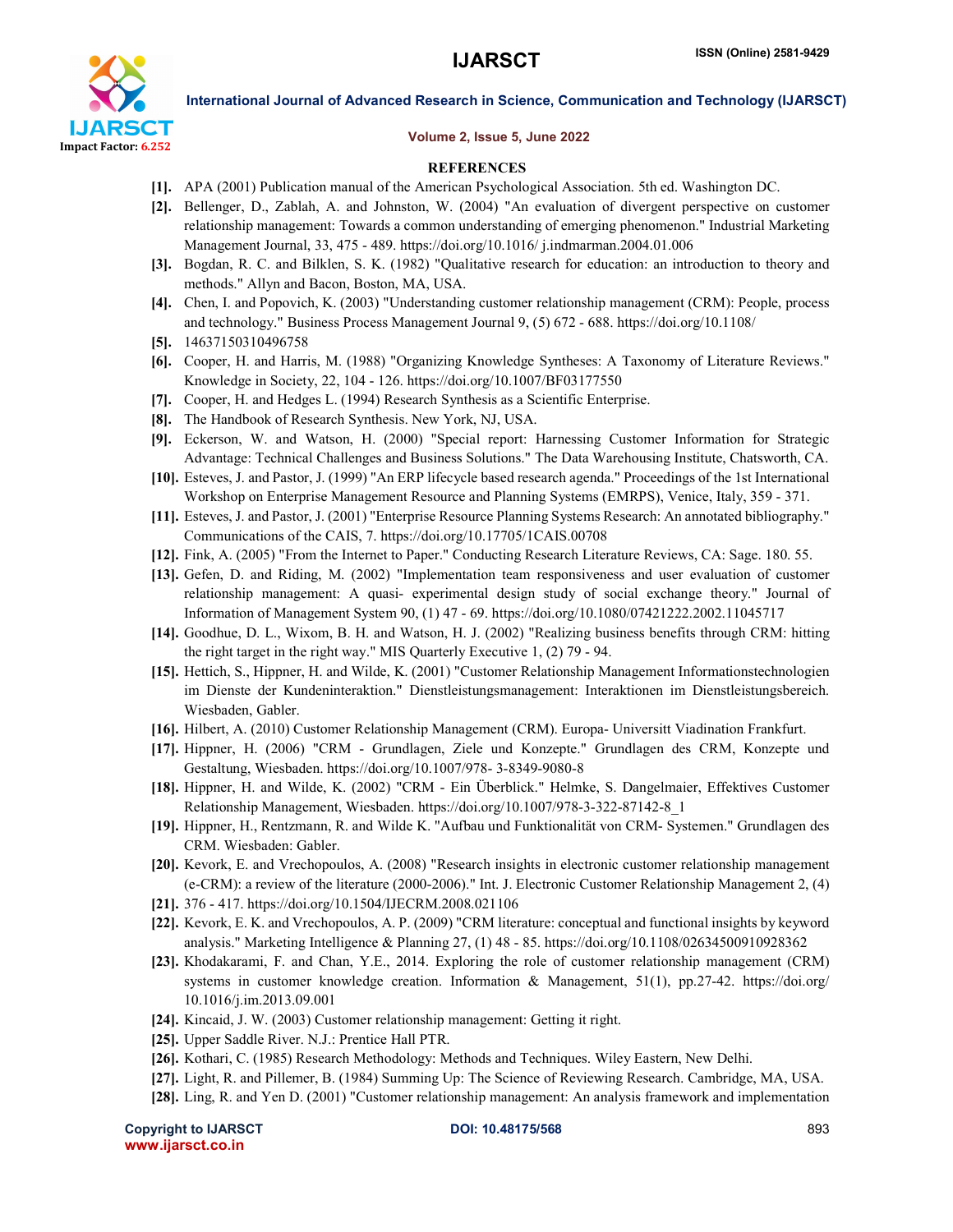

#### Volume 2, Issue 5, June 2022

strategies." Journal of Computer Information Systems, 41, 82 - 97.

- [29]. Mertens, P. (2005) "Gefahren für die Wirtschaftsinformatik Risikoanalyse eines Faches -Erweiterte Fassung des gleichnamigen Vortrages auf der Tagung." WI '05"in Bamberg. Universität Erlangen-Nürnberg, Arbeitspapier, Nr.1, P 25, Nürnberg.
- [30]. Mulrow, C. D. (1994) "Systematic Reviews: Rationale for systematic reviews." British Medical Journal 309, 597 - 599. https://doi.org/10.1136/ bmj.309.6954.597
- [31]. Ngai, E. W. T. (2005) "Customer Relationship management research (1992 2002), an academic literature review and classification." Marketing Intelligence and Planning 23, (6) 582 - 605. https://doi.org/10.1108/
- [32]. 02634500510624147
- [33]. Nguyne, B., Jaber, F., and Simkin, L. (2019). 'A systematic review of the dark side of CRM: the need for a new research agenda'. Journal of Strategic Marketing (in press).
- [34]. Pan, S. L. and Lee, J. N. (2003) "Using e-CRM for a unified view of the customer." Communications of the ACM 4, (46) 95 - 99. https://doi.org/10.1145/
- [35]. 641205.641212
- [36]. Paulissen, K., Mills, K., Berngman, M., Fjermestad, J. and Romano N. (2007) "Voids in the Current CRM Literature: Academic Literature Review and Classification (2000 - 2005)." Proceedings of the 40th Annual Hawaii
- [37]. International Convergence on System Sciences, (17) 1530 1605. https://doi.org/10.1109/HICSS.2007.609
- [38]. Peppers, D. and Rogers, M. (1999) The One to One Manager: Real-World Lessons in Customer Relationship Management. Doubleday, New York, NY. Reichheld F. F. (1996) "Learning from customer defections." Harvard Business
- [39]. Review, No. March April, 56 69.
- [40]. Reichheld, F. F. (1996) The Loyalty Effect. Harvard Business School Press, Boston, MA.
- [41]. Rigby, D. K., Reichfield, D. K., Schefter, F. F. and Schefter, P. (2002) "Avoid the four perils in CRM." Harvard Business Review 80, (2) 101 - 109.
- [42]. Romano, N. and Fjermestad, J. (2003) "Electronic commerce customer relationship management: an assessment of research." International Journal of Electronic Commerce 6, (2) 61 - 113. https://doi.org/10.1080/ [43]. 10864415.2001.11044232
- [44]. Russell-Jones N. (2002) Customer Relationship Management. Financial World Publishing, Canterbury.
- [45]. Rust, R. T. and Kannan, P. K. (2002) E-Service: new directions in theory and practice. M. E. Sharpe, Inc, USA.
- [46]. Rust, R. T., Lemon, K. N. and Zeithaml, V. A. (2001) "Where should the next marketing dollar go?" Marketing Management, (10) 25 - 28.
- [47]. Ryals, L. and Knox, S. (2001) "Cross-functional issues in the implementation of relationship marketing through customer relationship management." European Management Journal 19, (5) 534 - 542. https://doi.org/10.1016/S0263-2373(01)00067-6
- [48]. Schubert, P. (2009) Collaboratives Customer Relationship Management.
- [49]. Europa-Universitt Viadination Frankfurt, Germany.
- [50]. Solmans, S. H. and Berger, M. (2005) "Reference Framework for Security in Enterprise Recourse Planning (ERP) System." Computer Science Department, Faculty of Science, University of Johannesburg.
- [51]. Soltani, Z. and Navimipour, N.J., 2016. Customer relationship management mechanisms: A systematic review of the state of the art literature and recommendations for future research. Computers in Human Behavior, 61, pp.667-688. https://doi.org/10.1016/j.chb.2016.03.008
- [52]. Swift, R. S. (2001) Accelerating customer relationships: Using CRM and relationship technologies. Upper Saddle River. N.J.: Prentice Hall PTR.
- [53]. Wahlberg, O., Strandberg, C., Sundberg, H. and Strandberg, K. (2009) "Trends, Topics and Under-Researched Areas in CRM Research. A Literature Review." International Journal of Public Information Systems, (l.3) 191 - 208. Webster, J. and Watson, R. (2002) "Analyzing the Past to Prepare for the Future:
- [54]. Writing a Literature Review." MIS Quarterly 26, 2.
- [55]. Woodward A. M. (1997) "The Roles of Reviews in Information Transfer." Journal of the American Society for